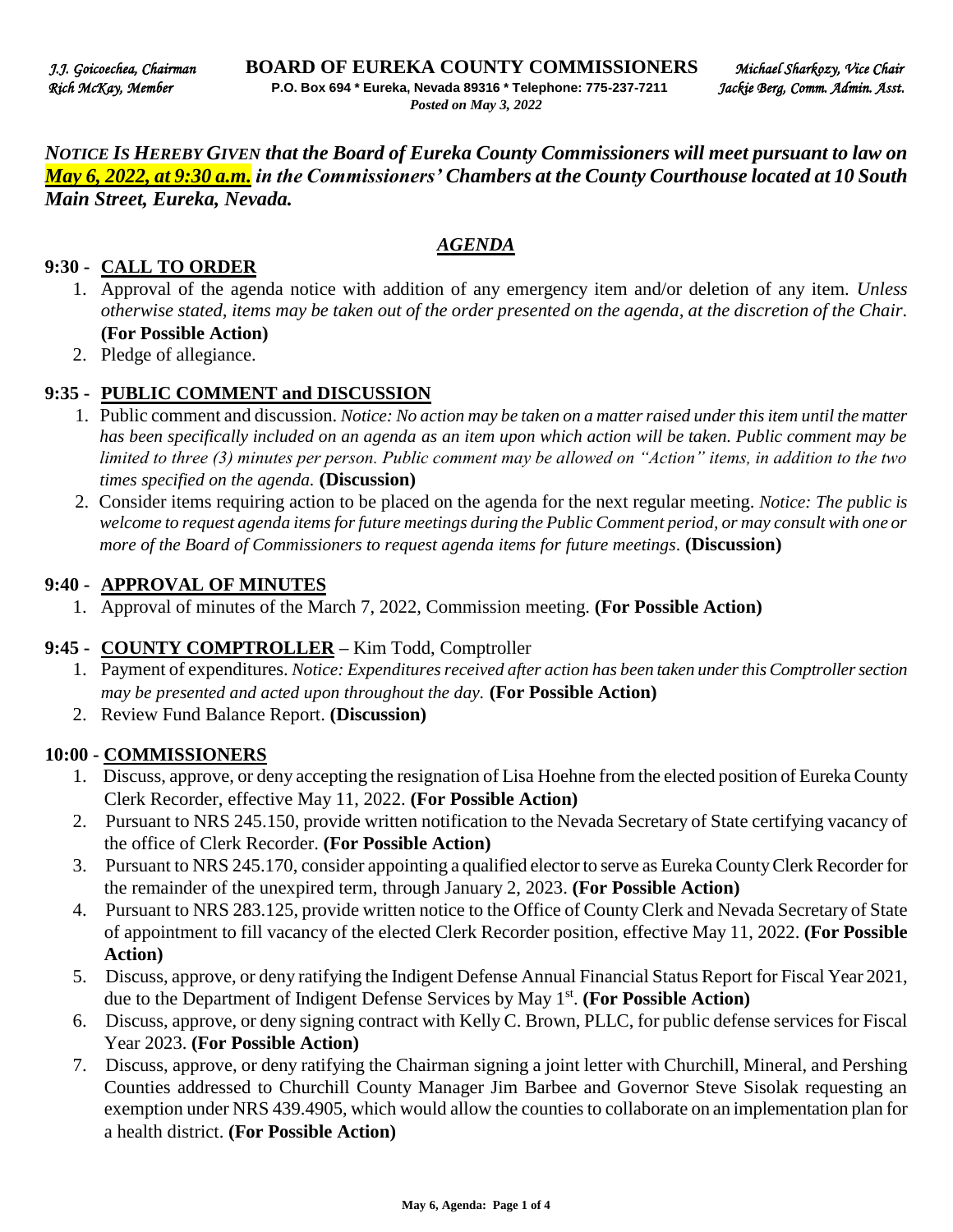## **10:00 – COMMISSIONERS** *– (continued)*

- 8. Discuss and consider efforts to ensure public access on public and accessory roads in Eureka County including roads identified through recent public complaints as being blocked. **(For Possible Action)**
- 9. Discussion and possible action concerning financial consequences for the Sheriff's intentional disregard of the Board's decision on February 22, 2022, to either transfer the MRAP (Mine Resistant Ambush Protected Vehicle) to another county or to return it to the Department of Defense. **(For Possible Action)**
- 10. Discussion and possible action related to Sheriff's Office employees receiving straight pay and overtime pay for working out. **(For Possible Action)**
- 11. Discussion regarding vehicle use policies and whether policy revisions should be proposed and considered in relation to persons who are not Eureka County employees operating and/or riding as passengers in County vehicles. **(For Possible Action)**
- 12. Discussion regarding policies and whether policy revisions should be proposed and considered in relation to patrol vehicles being used to commute to and from residences outside Eureka County, including whether wages should be paid to an employee for this commute time. **(For Possible Action)**

# **10:25 – SENIOR CENTERS –** Millie Oram, Senior Center Program Director

1. Update report on activities at Eureka Senior Center and Fannie Komp Senior Center. **(Discussion)**

# **10:30 – IT DEPARTMENT** – Misty Rowley, IT Director

- 1. Update report on IT projects and activities. **(Discussion)**
- 2. Discuss, approve, or deny authorizing Quote #22-04-28 C9300-48U-ISR4221 from Quest for networking equipment at the County Courthouse for a not to exceed amount of \$19,260.65 utilizing funds budgeted for capital outlay (010-018-55010-000) in the Technology Support budget. **(For Possible Action)**

### **10:35 – ASSESSOR** – Michael Mears, Assessor

1. Review Hiring Freeze Waiver Justification and consider authorizing the Assessor to fill the position of Appraiser I, II, or III. **(For Possible Action)** 

## **10:40 – MEDICAL CLINICS ADVISORY COMMITTEE** – Irma Davila, Chair

- 1. Review final RFP (request for proposals) seeking a medical provider for the Crescent Valley Clinic and approve for publication and distribution commencing on May 9<sup>th</sup> for a 60-day advertisement period. **(For Possible Action)**
- **10:45 – NEVADA GOLD MINES** Jeff Donalson, Head of Permitting, Environmental, Ranches & Land and/or Kimberley Wolf, Permitting Specialist
	- 1. Update on the Goldrush Mine Project. **(Discussion)**

## **10:55 – TREASURER** – Pernecia Johnson, Treasurer

- 1. Review affidavit of mailing of delinquent tax notices for real property parcels. **(Discussion)**
- 2. Discuss, approve, or deny accepting the Treasurer's verified return of sale and reconciliation of trust property for the tax delinquent properties auction held on April 20, 2022. **(For Possible Action)**
- 3. Discuss, approve, or deny adopting a resolution directing the County Treasurer to execute and file quitclaim deeds for record with the County Recorder and to deliver said quitclaim deeds for properties sold at the auction on April 20, 2022. **(For Possible Action)**

## **11:05 - SHERIFF –** Jesse Watts, Sheriff

1. Pursuant to Eureka County Code Title 3, Chapter 20, Section .130, discuss, approve, or deny declaring four (4) Glock 9mm pistols (each with night sights and two magazines) surplus property, to be utilized as a trade-in allowance (credit) through Proforce Law Enforcement of Prescott, Arizona. **(For Possible Action)**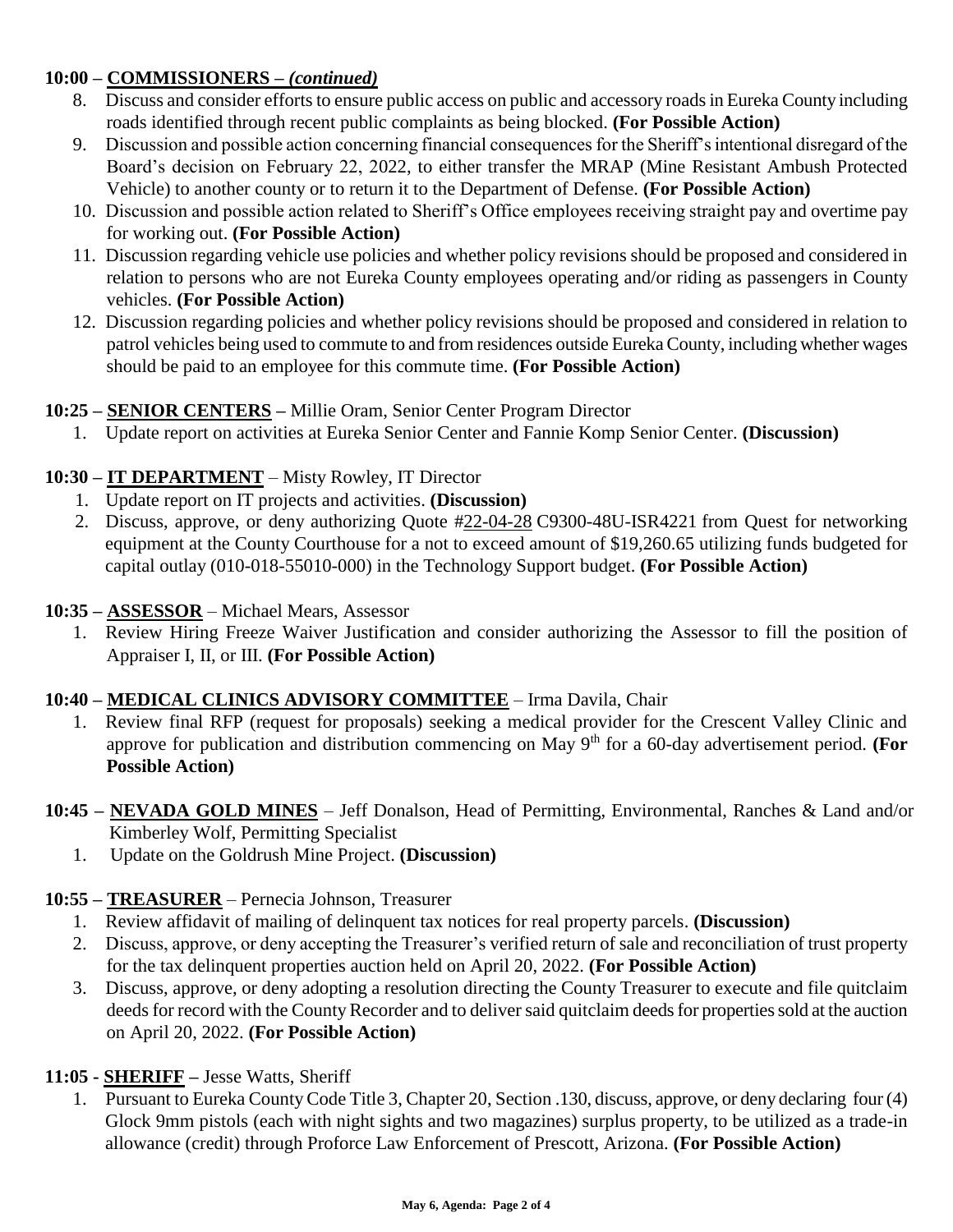# **11:10 – EUREKA CANYON SUBDIVISION**

1. Discuss, approve, or deny a request from Kirsten Schroeder to grant a variance for Lot #20, 10 Canyon Street, APN 001-230-20, related to Eureka Canyon Subdivision Development Agreement, Section 6.b., requiring that all structures be not more than three (3) years old from the date of manufacture. **(For Possible Action)** 

## **11:15 –ROAD DEPARTMENT –** Raymond Hodson, Assistant Public Works Director

1. Update report on Road Department projects and activities. **(Discussion)** 

# **11:20 - PUBLIC WORKS –** Jeb Rowley, Public Works Director

- 1. Report on Public Works projects and activities. **(Discussion)**
- 2. Discuss, approve, or deny a 2-inch commercial water and commercial sewer service application to serve APN 001-094-02 located in the Town of Eureka, and all matters properly relating thereto. **(For Possible Action)**
- 3. Discuss, approve, or deny a 3/4-inch residential water service application to serve APN 007-380-42 located in the Devil's Gate District #1, and all matters properly relating thereto. **(For Possible Action)**
- 4. Discuss, approve, or deny utilizing funds budgeted for capital outlay (045-178-55010-000) in the Eureka Sewer Fund to purchase sewer supplies for an amount not to exceed \$10,000.00, and all matters properly relating thereto. **(For Possible Action)**
- 5. Discuss, approve, or deny a capital outlay purchase for one (1) 2022 Ford F-150 XL Super-cab pickup, Stock No. 2039W1E, per build sheet and quote from Gallagher Ford for an amount not to exceed \$37,651.05, utilizing funds budgeted for capital outlay (042-140-55010-000) in the Capital Projects Fund, and all matters properly relating thereto. *Note: This vehicle was ordered as a 2021 Ford F-150 XL, but due to build time will be identified as a 2022 Ford F-150 XL.* **(For Possible Action)**
- 6. Discuss, approve, or deny a capital outlay purchase for one (1) 2022 Ford F-150 XL Super-cab pickup, Stock No. 2040W1E, per build sheet and quote from Gallagher Ford for an amount not to exceed \$37,651.05, utilizing funds budgeted for capital outlay (042-140-55010-000) in the Capital Projects Fund, and all matters properly relating thereto. *Note: This vehicle was ordered as a 2021 Ford F-150 XL, but due to build time will be identified as a 2022 Ford F-150 XL.* **(For Possible Action)**
- 7. Discuss, approve, or deny advertising an RFQ (request for qualifications) for an Airport Consultant for planning services for projects related to the Eureka Airport per FAA Circular 150-5100-14E, and all matters properly relating thereto. **(For Possible Action)**
- 8. Discuss, approve, or deny advertising an RFQ (request for qualifications) for an Airport Consultant for engineering services for projects related to the Eureka Airport per FAA Circular 150-5100-14E, and all matters properly relating thereto. **(For Possible Action)**
- 9. Discuss, approve, or deny transfer of \$150,000.00 in FAA AIP FY 2019 entitlement funds to Lander County, per FAA Form 5100-100 Entitlement Funds Request Form, and all matters properly relating thereto. **(For Possible Action)**

## **11:35 - NATURAL RESOURCES –** Jake Tibbitts, Natural Resources Manager

- 1. Report on current and emerging natural resource issues affecting Eureka County. **(Discussion)**
- 2. Discuss, approve, or deny, or send back with requested changes, the Nevada Gold Mines LLC Water Resources Monitoring, Management, and Mitigation Plan for the Goldrush Project. **(For Possible Action)**
- 3. Discuss and consider response to Clean Energy Minerals Reform Act of 2022. **(For Possible Action)**
- 4. Discuss and consider commenting to the Nevada Division of Environmental Protection Bureau of Air Pollution Control on Notice of Proposed Action for renewal of Class I Air Quality Operating Permit AP49l l-2502, FIN A0359, for the TS Power Plant facility. **(For Possible Action)**
- 5. Discuss, approve, or deny out-of-state travel for Natural Resources Manager to attend the Western Rural Development Center (WRDC) Board of Directors' Meeting in Bend, Oregon, May 23 and 24, 2022. *Note: Mr. Tibbitts serves on the WRDC Board representing western Council for Agricultural Research, Extension, and Teaching (CARET) and full expenses for travel, lodging, meals, and per diem will be paid for by the University of Nevada, Reno College of Agriculture, Biotechnology, and Natural Resources (CABNR).* **(For Possible Action)**